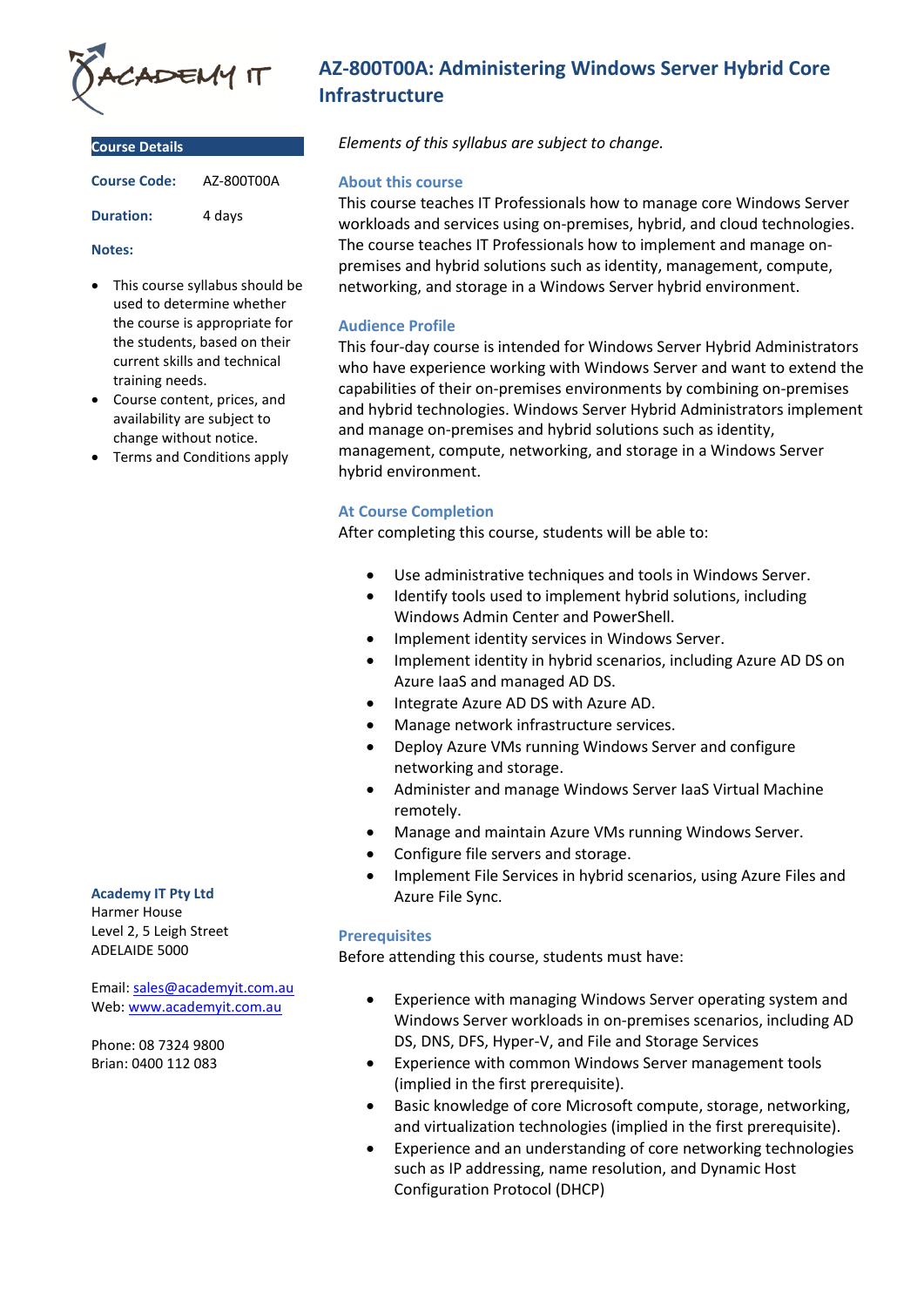

# **AZ-800T00A: Administering Windows Server Hybrid Core Infrastructure**

- Experience working with and an understanding of Microsoft Hyper-V and basic server virtualization concepts
- Basic experience with implementing and managing IaaS services in Microsoft Azure
- Basic knowledge of Azure Active Directory
- Experience working hands-on with Windows client operating systems such as Windows 10 or Windows 11
- Basic experience with Windows PowerShell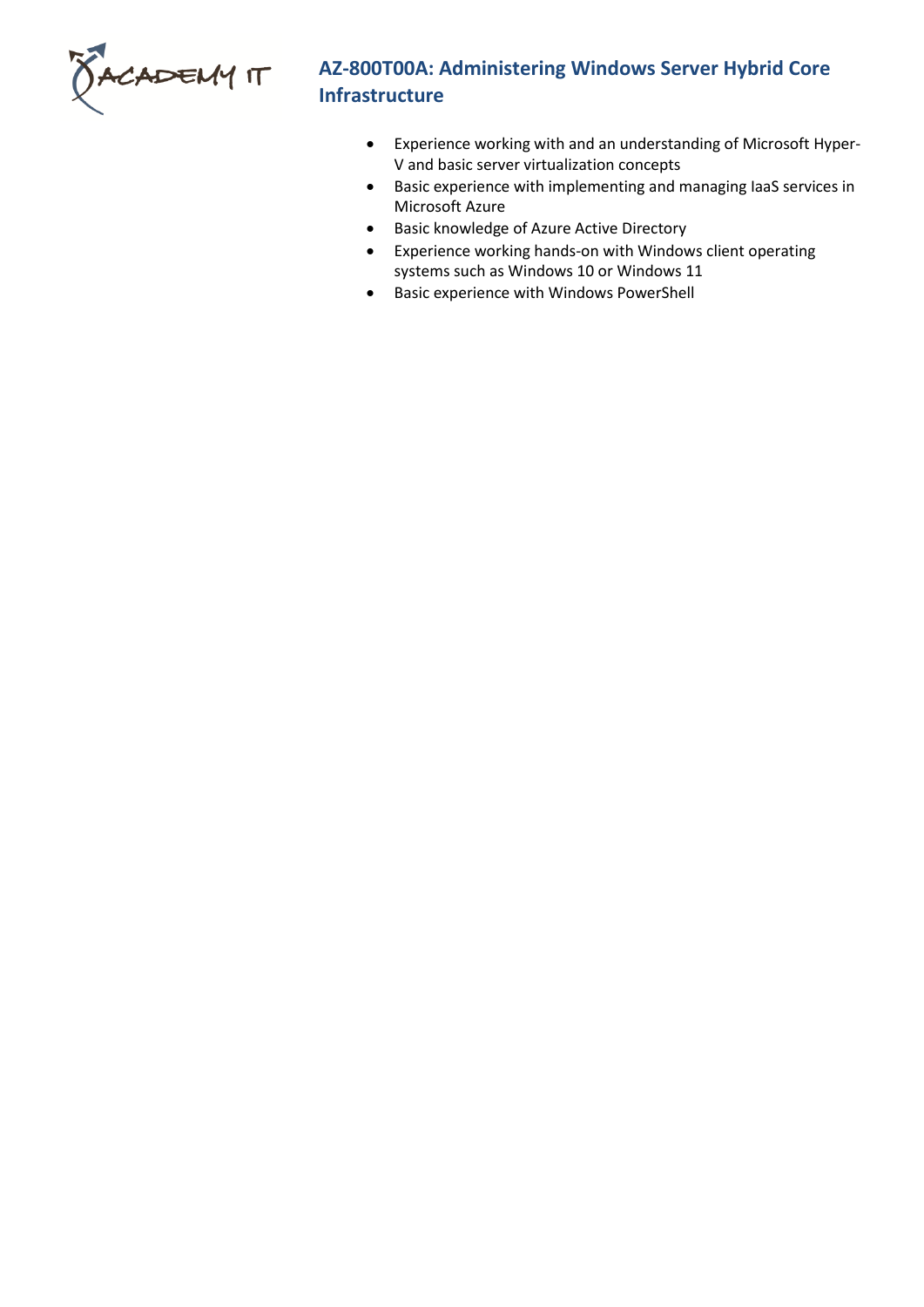

**Module 1: Identity services in Windows Server**

This module introduces identity services and describes Active Directory Domain Services (AD DS) in a Windows Server environment. The module describes how to deploy domain controllers in AD DS, as well as Azure Active Directory (AD) and the benefits of integrating Azure AD with AD DS. The module also covers Group Policy basics and how to configure group policy objects (GPOs) in a domain environment.

## **Lessons**

- Introduction to AD DS
- Manage AD DS domain controllers and FSMO roles
- Implement Group Policy Objects
- Manage advanced features of AD DS

# **Lab : Implementing identity services and Group Policy**

- Deploying a new domain controller on Server Core
- Configuring Group Policy

After completing this module, students will be able to:

- Describe AD DS in a Windows Server environment.
- Deploy domain controllers in AD DS.
- Describe Azure AD and benefits of integrating Azure AD with AD DS.
- Explain Group Policy basics and configure GPOs in a domain environment.

# **Module 2: Implementing identity in hybrid scenarios**

This module discusses how to configure an Azure environment so that Windows IaaS workloads requiring Active Directory are supported. The module also covers integration of on-premises Active Directory Domain Services (AD DS) environment into Azure. Finally, the module explains how to extend an existing Active Directory environment into Azure by placing IaaS VMs configured as domain controllers onto a specially configured Azure virtual network (VNet) subnet.

## **Lessons**

• Implement hybrid identity with Windows Server

• Deploy and manage Azure IaaS Active Directory domain controllers in Azure

# **Lab : Implementing integration between AD DS and Azure AD**

- Preparing Azure AD for AD DS integration
- Preparing on-premises AD DS for Azure AD integration
- Downloading, installing, and configuring Azure AD Connect
- Verifying integration between AD DS and Azure AD
- Implementing Azure AD integration features in AD DS

After completing this module, students will be able to:

- Integrate on-premises Active Directory Domain Services (AD DS) environment into Azure.
- Install and configure directory synchronization using Azure AD Connect.
- Implement and configure Azure AD DS.
- Implement Seamless Single Sign-on (SSO).
- Implement and configure Azure AD DS.
- Install a new AD DS forest on an Azure VNet.

## **Module 3: Windows Server administration**

This module describes how to implement the principle of least privilege through Privileged Access Workstation (PAW) and Just Enough Administration (JEA). The module also highlights several common Windows Server administration tools, such as Windows Admin Center, Server Manager, and PowerShell. This module also describes the post-installation configuration process and tools available to use for this process, such as sconfig and Desired State Configuration (DSC).

## **Lessons**

- Perform Windows Server secure administration
- Describe Windows Server administration tools
- Perform post-installation configuration of Windows Server
- Just Enough Administration in Windows Server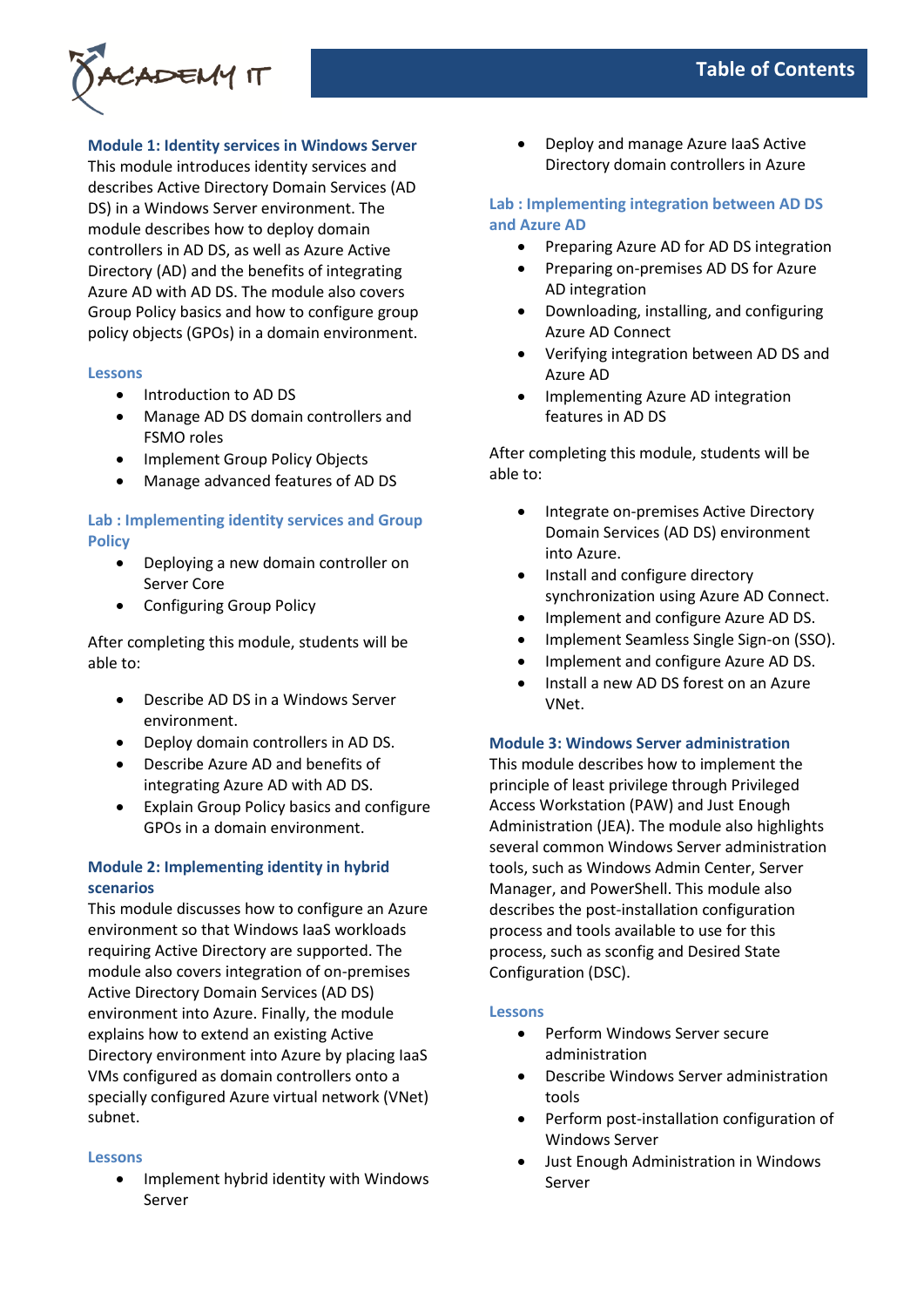# ADEMY IT

# **Table of Contents**

# **Lab : Managing Windows Server**

• Implementing and using remote server administration

After completing this module, students will be able to:

- Explain least privilege administrative models.
- Decide when to use privileged access workstations.
- Select the most appropriate Windows Server administration tool for a given situation.
- Apply different methods to perform postinstallation configuration of Windows Server.
- Constrain privileged administrative operations by using Just Enough Administration (JEA).

# **Module 4: Facilitating hybrid management**

This module covers tools that facilitate managing Windows IaaS VMs remotely. The module also covers how to use Azure Arc with on-premises server instances, how to deploy Azure policies with Azure Arc, and how to use role-based access control (RBAC) to restrict access to Log Analytics data.

# **Lessons**

- Administer and manage Windows Server IaaS virtual machines remotely
- Manage hybrid workloads with Azure Arc

# **Lab : Using Windows Admin Center in hybrid scenarios**

- Provisioning Azure VMs running Windows Server
- Implementing hybrid connectivity by using the Azure Network Adapter
- Deploying Windows Admin Center gateway in Azure
- Verifying functionality of the Windows Admin Center gateway in Azure

After completing this module, students will be able to:

Select appropriate tools and techniques to manage Windows IaaS VMs remotely.

- Explain how to onboard on-premises Windows Server instances in Azure Arc.
- Connect hybrid machines to Azure from the Azure portal.
- Use Azure Arc to manage devices.
- Restrict access using RBAC.

# **Module 5: Hyper-V virtualization in Windows Server**

This modules describes how to implement and configure Hyper-V VMs and containers. The module covers key features of Hyper-V in Windows Server, describes VM settings, and how to configure VMs in Hyper-V. The module also covers security technologies used with virtualization, such as shielded VMs, Host Guardian Service, admin-trusted and TPM-trusted attestation, and Key Protection Service (KPS). Finally, this module covers how to run containers and container workloads, and how to orchestrate container workloads on Windows Server using Kubernetes.

# **Lessons**

- Configure and manage Hyper-V
- Configure and manage Hyper-V virtual machines
- Secure Hyper-V workloads
- Run containers on Windows Server

Orchestrate containers on Windows Server using Kubernetes

# **Lab : Implementing and configuring virtualization in Windows Server**

- Creating and configuring VMs
- Installing and configuring containers

After completing this module, students will be able to:

- Install and configure Hyper-V on Windows Server.
- Configure and manage Hyper-V virtual machines.
- Use Host Guardian Service to protect virtual machines.
- Create and deploy shielded virtual machines.
- Configure and manage container workloads.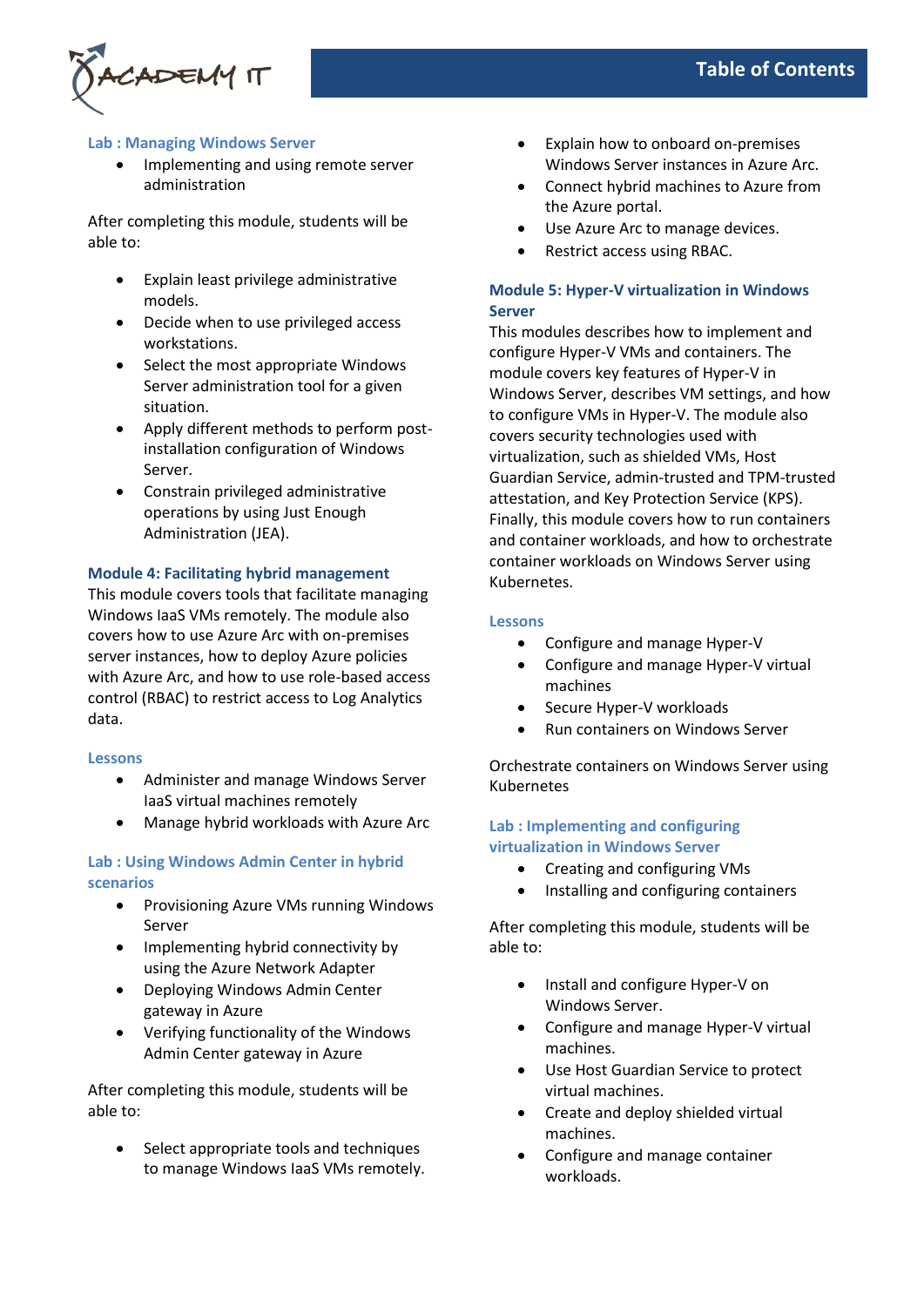

• Orchestrate container workloads using a Kubernetes cluster.

## **Module 6: Deploying and configuring Azure VMs**

This module describes Azure compute and storage in relation to Azure VMs, and how to deploy Azure VMs by using the Azure portal, Azure CLI, or templates. The module also explains how to create new VMs from generalized images and use Azure Image Builder templates to create and manage images in Azure. Finally, this module describes how to deploy Desired State Configuration (DSC) extensions, implement those extensions to remediate noncompliant servers, and use custom script extensions.

#### **Lessons**

- Plan and deploy Windows Server IaaS virtual machines
- Customize Windows Server IaaS virtual machine images
- Automate the configuration of Windows Server IaaS virtual machines

# **Lab : Deploying and configuring Windows Server on Azure VMs**

- Authoring Azure Resource Manager (ARM) templates for Azure VM deployment
- Modifying ARM templates to include VM extension-based configuration
- Deploying Azure VMs running Windows Server by using ARM templates
- Configuring administrative access to Azure VMs running Windows Server
- Configuring Windows Server security in Azure VMs

After completing this module, students will be able to:

- Create a VM from the Azure portal and from Azure Cloud Shell.
- Deploy Azure VMs by using templates.
- Automate the configuration of Windows Server IaaS VMs.
- Detect and remediate noncompliant servers.
- Create new VMs from generalized images.
- Use Azure Image Builder templates to create and manage images in Azure.

## **Module 7: Network infrastructure services in Windows Server**

This module describes how to implement core network infrastructure services in Windows Server, such as DHCP and DNS. This module also covers how to implement IP address management and how to use Remote Access Services.

## **Lessons**

- Deploy and manage DHCP
- Implement Windows Server DNS
- Implement IP address management
- Implement remote access

# **Lab : Implementing and configuring network infrastructure services in Windows Server**

- Deploying and configuring DHCP
- Deploying and configuring DNS

After completing this module, students will be able to:

- Implement automatic IP configuration with DHCP in Windows Server.
- Deploy and configure name resolution with Windows Server DNS.
- Implement IPAM to manage an organization's DHCP and DNS servers, and IP address space.
- Select, use, and manage remote access components.
- Implement Web Application Proxy (WAP) as a reverse proxy for internal web applications.

# **Module 8: Implementing hybrid networking infrastructure**

This module describes how to connect an onpremises environment to Azure and how to configure DNS for Windows Server IaaS virtual machines. The module covers how to choose the appropriate DNS solution for your organization's needs, and run a DNS server in a Windows Server Azure IaaS VM. Finally, this module covers how to manage manage Microsoft Azure virtual networks (VNets) and IP address configuration for Windows Server infrastructure as a service (IaaS) virtual machines.

## **Lessons**

• Implement hybrid network infrastructure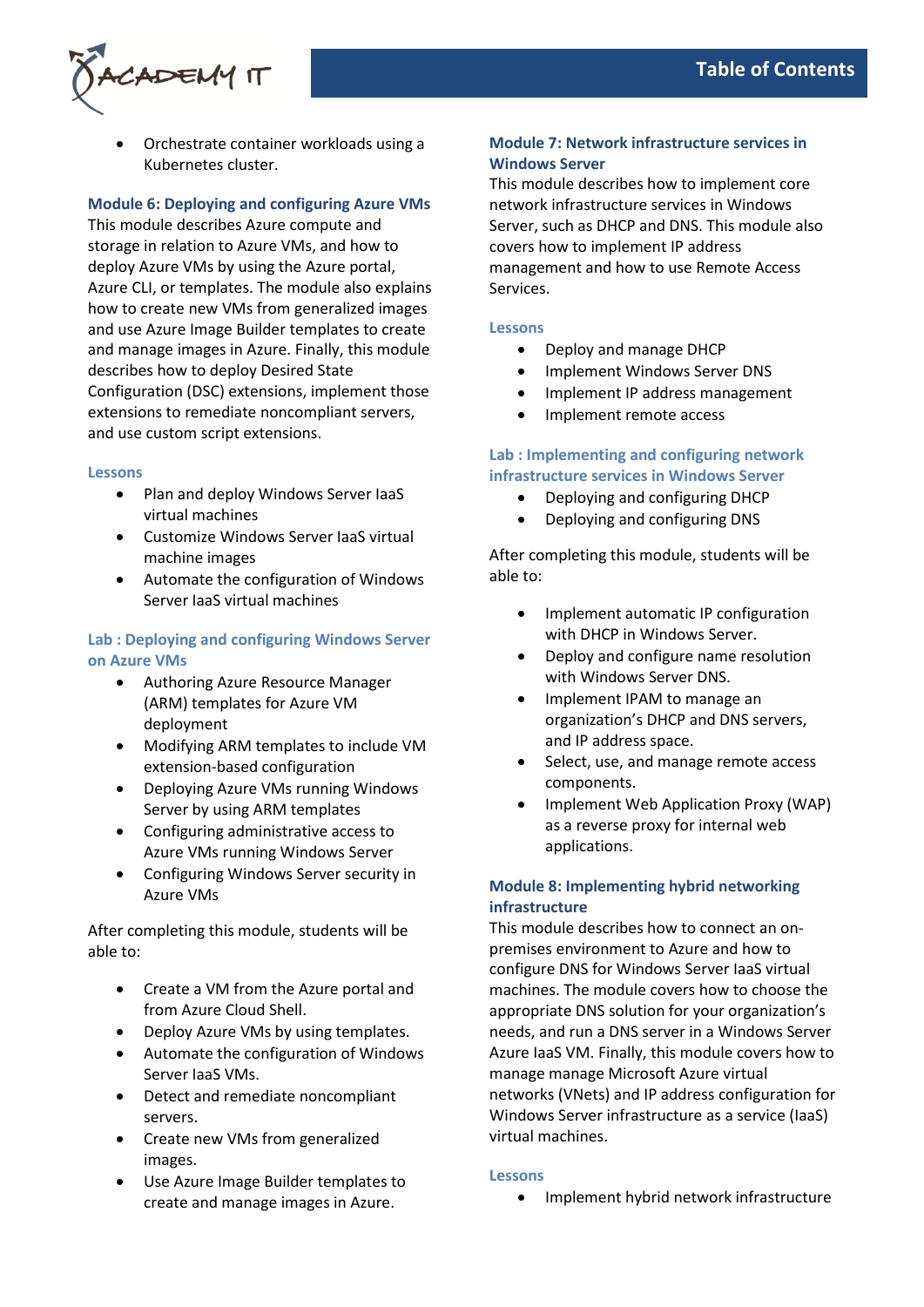

- Implement DNS for Windows Server IaaS VMs
- Implement Windows Server IaaS VM IP addressing and routing

# **Lab : Implementing Windows Server IaaS VM networking**

- Implementing virtual network routing in Azure
- Implementing DNS name resolution in Azure

After completing this module, students will be able to:

- Implement an Azure virtual private network (VPN).
- Configure DNS for Windows Server IaaS VMs.
- Run a DNS server in a Windows Server Azure IaaS VM.
- Create a route-based VPN gateway using the Azure portal.
- Implement Azure ExpressRoute.
- Implement an Azure wide area network (WAN).
- Manage Microsoft Azure virtual networks (VNets).
- Manage IP address configuration for Windows Server IaaS virtual machines (VMs).

# **Module 9: File servers and storage management in Windows Server**

This module covers the core functionality and use cases of file server and storage management technologies in Windows Server. The module discusses how to configure and manage the Windows File Server role, and how to use Storage Spaces and Storage Spaces Direct. This module also covers replication of volumes between servers or clusters using Storage Replica.

## **Lessons**

- Manage Windows Server file servers
- Implement Storage Spaces and Storage Spaces Direct
- Implement Windows Server Data Deduplication
- Implement Windows Server iSCSI
- Implement Windows Server Storage Replica

# **Lab : Implementing storage solutions in Windows Server**

- Implementing Data Deduplication
- Configuring iSCSI storage
- Configuring redundant Storage Spaces
- Implementing Storage Spaces Direct

After completing this module, students will be able to:

- Configure and manage the Windows Server File Server role.
- Protect data from drive failures using Storage Spaces.
- Increase scalability and performance of storage management using Storage Spaces Direct.
- Optimize disk utilization using Data Deduplication.
- Configure high availability for iSCSI.
- Enable replication of volumes between clusters using Storage Replica.
- Use Storage Replica to provide resiliency for data hosted on Windows Servers volumes.

# **Module 10: Implementing a hybrid file server infrastructure**

This module introduces Azure file services and how to configure connectivity to Azure Files. The module also covers how to deploy and implement Azure File Sync to cache Azure file shares on an on-premises Windows Server file server. This module also describes how to manage cloud tiering and how to migrate from DFSR to Azure File Sync.

## **Lessons**

- Overview of Azure file services
- Implementing Azure File Sync

## **Lab : Implementing Azure File Sync**

- Implementing DFS Replication in your onpremises environment
- Creating and configuring a sync group
- Replacing DFS Replication with File Sync– based replication
- Verifying replication and enabling cloud tiering
- Troubleshooting replication issues